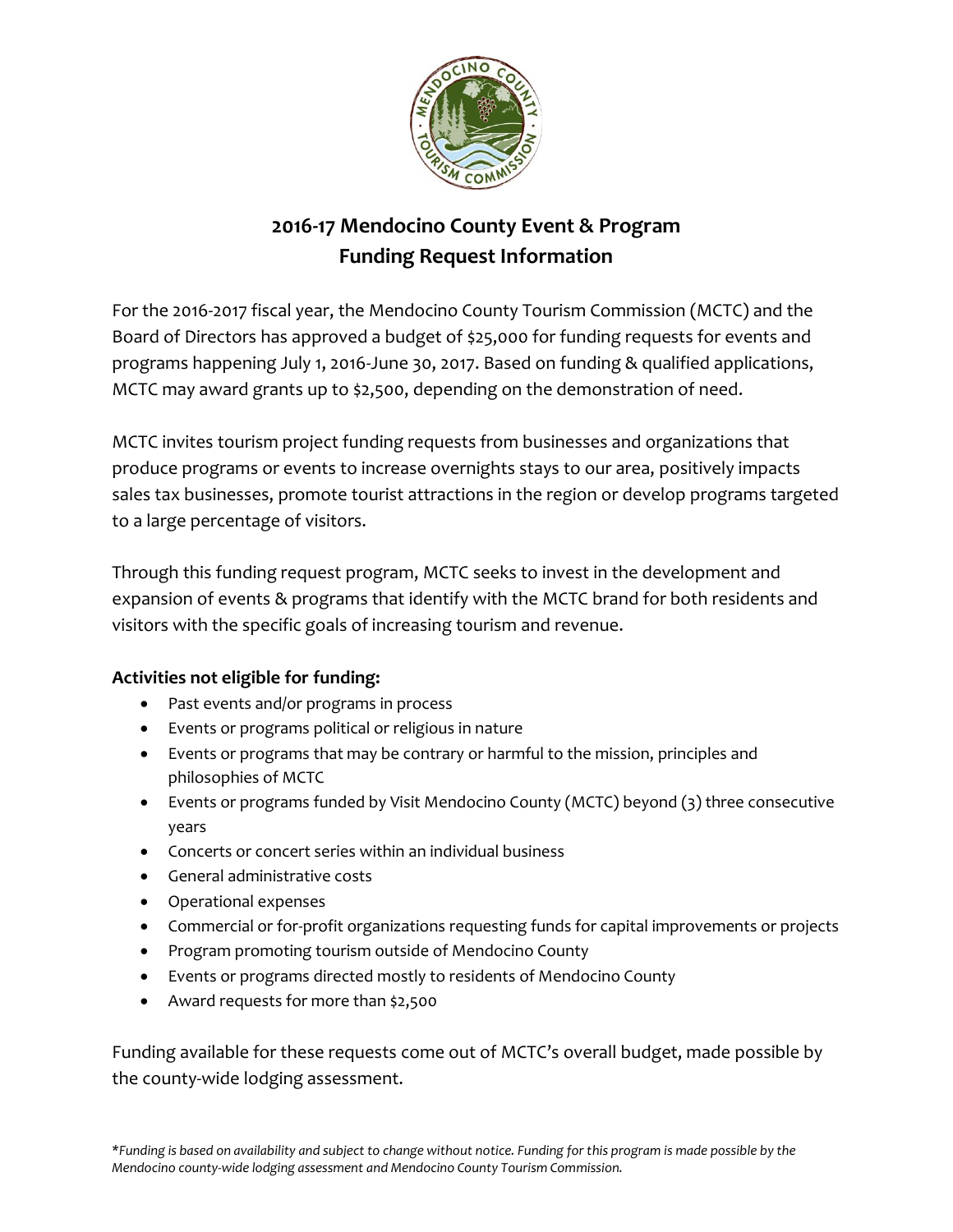

#### **Events are evaluated using a number of criteria, including:**

## **Event & Program Sustainability**

The event or program is produced with strong growth opportunity that offers the long-term potential of being produced for several years at least; and, the event or program may position the county to attract similar events or programs.

As a part of sustainability, funding is given out at a maximum for (3) continuous years before discontinuation. This policy allows for new event and program growth.

## **Event & Program Marketing**

The event or program strengthens MCTC's marketing position as a destination for educational, athletic, environmental, and arts and cultural events and experiences.

## **Event & Program Economics**

The event or program has the high potential of impacting both commercial lodging and sales tax businesses while minimizing the county's financial risk by offering a positive return on the MCTC's investment.

#### **Who May Apply**

Non-profit organizations and businesses with a project or event who can demonstrate the need for funding. These events and programs must be held in Mendocino County aimed at tourism development and bring visitors to Mendocino County communities that will create overnight stays in Mendocino County's commercial lodging properties, plus a positive impact to sales tax businesses.

Priority will be given to events and programs held mid-week (Sunday-Thursday) and/or the off-peak season (December-February).

# **Application & Selection Process**

Funding applications are accepted by the last business day of each month and reviewed by the Festival Committee the following month. The Festival Committee will review and make their recommendations to the MCTC Executive Director. Determination of the award will be made within 45 days of the application deadline.

Please note: If any applications require board review and approval, the award process will take longer (up to 60 days).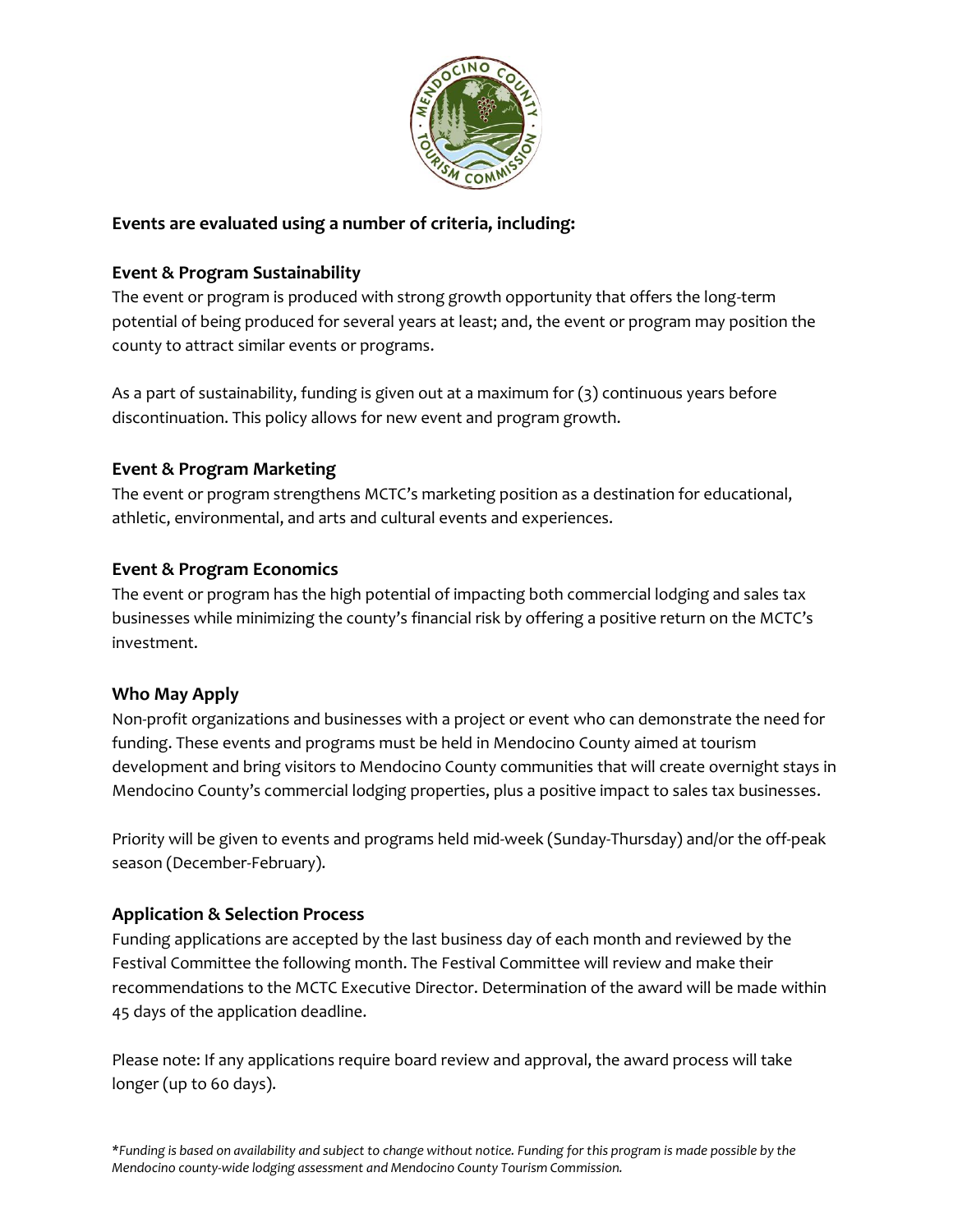

Applications can be submitted (4) four ways:

- **Email:** [info@visitmendocino.com](mailto:info@visitmendocino.com)
- **Fax:** 707-703-4275
- **Mail:** MCTC, 345 North Franklin Street, Fort Bragg, CA 95437
- **In Person:** During regular business hours at 345 North Franklin Street, Fort Bragg, CA 95437

One application per organization, per event/program per fiscal year. Incomplete applications will not be processed. MCTC is not responsible for confirming received applications nor lost, damaged or incomplete ones.

#### **Volunteer Mendocino County**

For every \$100 requested, we ask you or your organization to donate 0.25 hours to another Mendocino County event or program.

This pay-it-forward program allows for events seeking volunteers to access a database of individuals and/or organizations who are willing to donate hours for the success of events throughout the county.

# **Event Permit & Insurance Requirement Resources**

**City of Fort Bragg** – Planning an event in the city limits of Fort Bragg[? Click here](https://city.fortbragg.com/faq.aspx?qid=93) for more information or contact the Community Development Department at 707-961-2827 ext. 112.

**City of Point Arena** - Planning an event in the city limits of Point Arena[? Click here](http://www.cityofpointarena.net/planning-c1jni) for more information or contact the City Planning Department at 707-964-2537.

**City of Ukiah** – Planning an event in the city limits of Ukiah[? Click here](http://www.cityofukiah.com/NewWeb/wp-content/uploads/2016/04/Special-Event-Permit-Application-Packet.pdf) for more information or contact the Public Works Department at 707-467-5726.

**City of Willits** - Planning an event in the city limits of Willits? [Click here](http://thecityofwillits.com/) for more information or contact the City Hall at 707-459-4601.

**Mendocino County** – Planning an event in the unincorporated areas of Mendocino County? Please contact the Mendocino County Planning & Building Services Department at 707-234-6650 (Ukiah) or 707-964-5379 (Fort Bragg) for permit information and other requirements.

**California Department of Alcoholic Beverage Control** (ABC) – Planning to serve alcohol at your event[? Click here](http://www.abc.ca.gov/forms/pdfspc.html) for more information or contact the Santa Rosa District Office at 707-576-2165.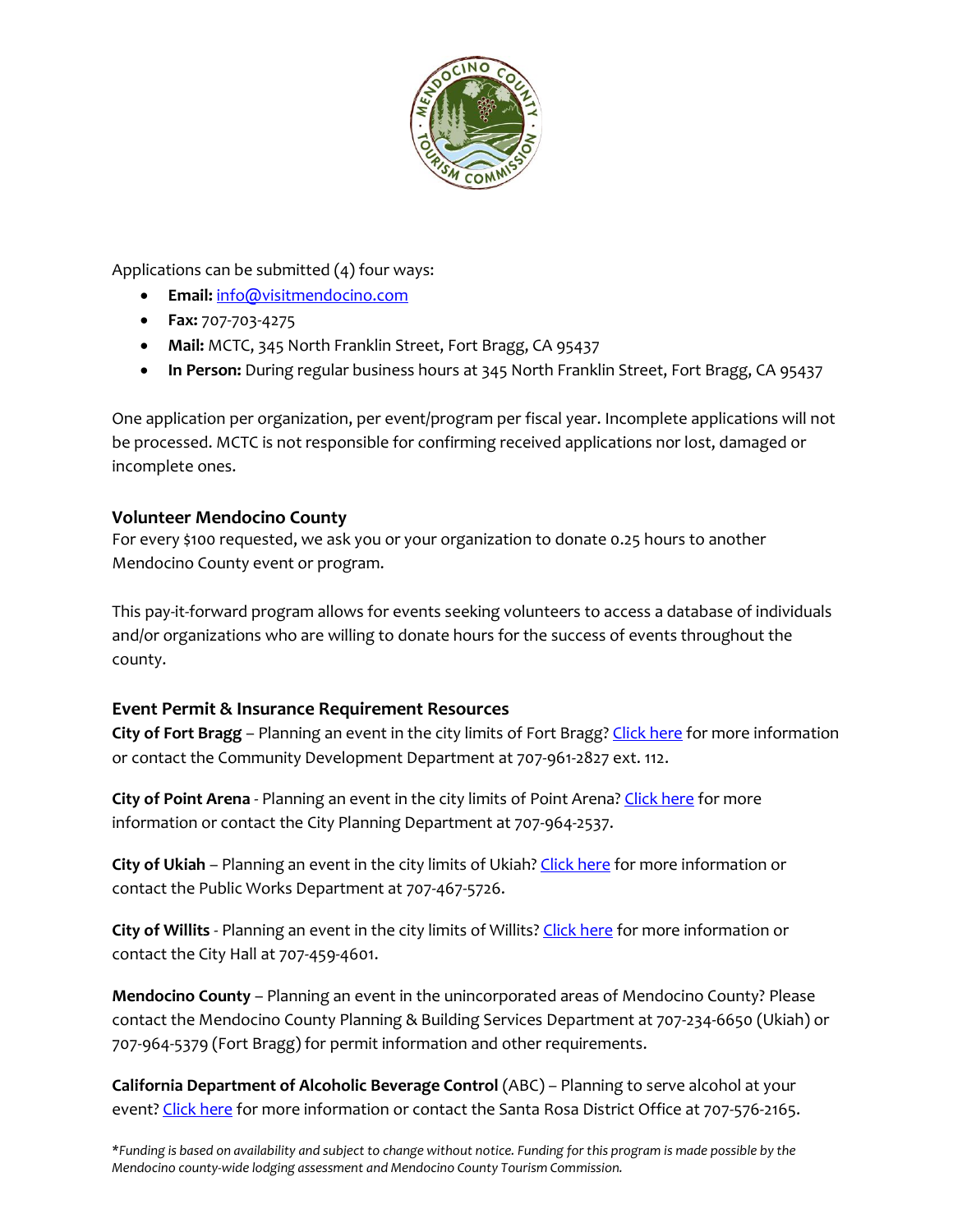

# **2016-17 Mendocino County Event & Program Funding Request Application**

| <b>EVENT/PROGRAM DETAILS</b><br>Event/Program Name |    |  |  |
|----------------------------------------------------|----|--|--|
| Years in existence?                                |    |  |  |
|                                                    |    |  |  |
|                                                    |    |  |  |
|                                                    |    |  |  |
|                                                    |    |  |  |
|                                                    | to |  |  |
|                                                    |    |  |  |
|                                                    |    |  |  |
|                                                    |    |  |  |

#### **EVENT/PROGRAM HISTORY & FUTURE PROJECTIONS**

Please fill in any and all applicable information below. If not applicable, fill in "N/A". If this is a new event, please fill in the future projections of this portion.

|                                | 2013 | 2014 | 2015 | 2016 | 2017 |
|--------------------------------|------|------|------|------|------|
| <b>Total Revenue</b>           |      |      |      |      |      |
| <b>Total Expenditures</b>      |      |      |      |      |      |
| # Attendees                    |      |      |      |      |      |
| % Attendees Outside the County |      |      |      |      |      |
| # Vendors                      |      |      |      |      |      |
| # Volunteers                   |      |      |      |      |      |
| # Room Nights                  |      |      |      |      |      |

*\*Please note: the number of room nights can include hotels, motels, vacation rentals, RV parks & campgrounds.*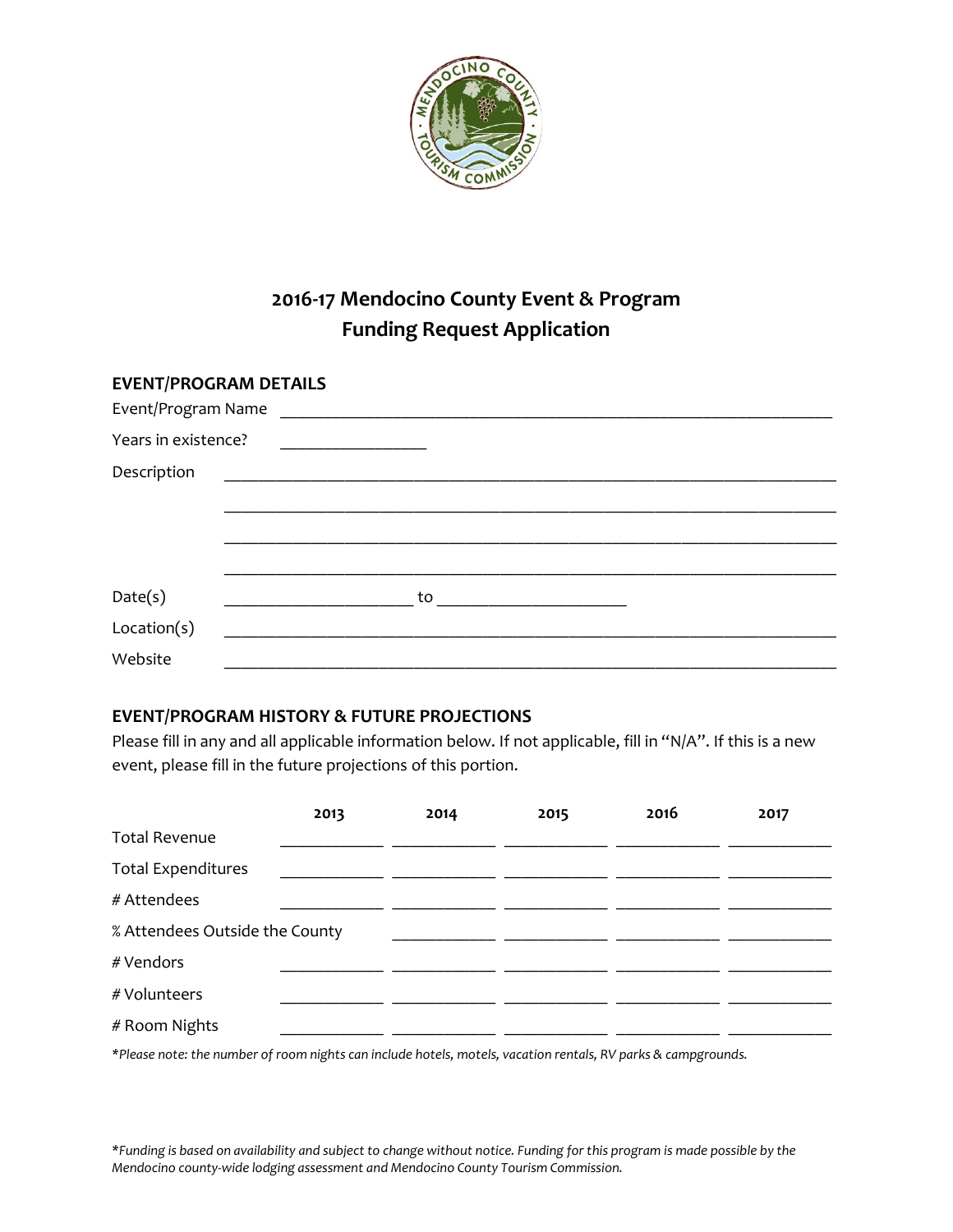

## **EVENT/PROGRAM BUDGET**

Please provide or attach up to a (1) one page outline of your event/program budget (please include any paid staff)

#### Revenue

|                      |                                                                                                                       | \$                                                                                                                                                                                                                                                                                                                                                                                                                                          |  |
|----------------------|-----------------------------------------------------------------------------------------------------------------------|---------------------------------------------------------------------------------------------------------------------------------------------------------------------------------------------------------------------------------------------------------------------------------------------------------------------------------------------------------------------------------------------------------------------------------------------|--|
|                      | <u> 1980 - Johann Barn, mars ann an t-Amhain an t-Amhain an t-Amhain an t-Amhain an t-Amhain an t-Amhain an t-Amh</u> |                                                                                                                                                                                                                                                                                                                                                                                                                                             |  |
|                      |                                                                                                                       | \$                                                                                                                                                                                                                                                                                                                                                                                                                                          |  |
|                      |                                                                                                                       |                                                                                                                                                                                                                                                                                                                                                                                                                                             |  |
| <b>OTHER FUNDING</b> | We will receive other sponsorship dollars                                                                             | $\frac{1}{2}$                                                                                                                                                                                                                                                                                                                                                                                                                               |  |
|                      | We will receive matching funds                                                                                        | $\frac{1}{2}$                                                                                                                                                                                                                                                                                                                                                                                                                               |  |
|                      | We will receive in-kind donations                                                                                     |                                                                                                                                                                                                                                                                                                                                                                                                                                             |  |
|                      | <b>Total Revenue</b>                                                                                                  | \$                                                                                                                                                                                                                                                                                                                                                                                                                                          |  |
|                      |                                                                                                                       |                                                                                                                                                                                                                                                                                                                                                                                                                                             |  |
| <b>Expenses</b>      |                                                                                                                       |                                                                                                                                                                                                                                                                                                                                                                                                                                             |  |
|                      |                                                                                                                       |                                                                                                                                                                                                                                                                                                                                                                                                                                             |  |
|                      |                                                                                                                       | <u> 1989 - Johann Harry Harry Harry Harry Harry Harry Harry Harry Harry Harry Harry Harry Harry Harry Harry Harry</u>                                                                                                                                                                                                                                                                                                                       |  |
|                      | <u> 1989 - Johann Stoff, amerikansk politiker (d. 1989)</u>                                                           |                                                                                                                                                                                                                                                                                                                                                                                                                                             |  |
|                      | <u> 1989 - Johann Stein, mars an deutscher Stein und der Stein und der Stein und der Stein und der Stein und der</u>  | Ś.                                                                                                                                                                                                                                                                                                                                                                                                                                          |  |
|                      |                                                                                                                       |                                                                                                                                                                                                                                                                                                                                                                                                                                             |  |
|                      | <u> 1989 - Johann John Stone, markin film yn y brening yn y brening yn y brening yn y brening yn y brening yn y b</u> |                                                                                                                                                                                                                                                                                                                                                                                                                                             |  |
|                      | the product of the control of the control of the control of the control of the control of                             |                                                                                                                                                                                                                                                                                                                                                                                                                                             |  |
|                      |                                                                                                                       |                                                                                                                                                                                                                                                                                                                                                                                                                                             |  |
|                      |                                                                                                                       | \$<br>$\begin{array}{cccccccccc} \hline \textbf{1} & \textbf{1} & \textbf{1} & \textbf{1} & \textbf{1} & \textbf{1} & \textbf{1} & \textbf{1} & \textbf{1} & \textbf{1} & \textbf{1} & \textbf{1} & \textbf{1} & \textbf{1} & \textbf{1} & \textbf{1} & \textbf{1} & \textbf{1} & \textbf{1} & \textbf{1} & \textbf{1} & \textbf{1} & \textbf{1} & \textbf{1} & \textbf{1} & \textbf{1} & \textbf{1} & \textbf{1} & \textbf{1} & \textbf{1$ |  |
|                      | <u> 1990 - Johann John Stone, mars et al. (</u>                                                                       |                                                                                                                                                                                                                                                                                                                                                                                                                                             |  |
|                      | <b>Total Expenses</b>                                                                                                 | \$.                                                                                                                                                                                                                                                                                                                                                                                                                                         |  |
|                      |                                                                                                                       |                                                                                                                                                                                                                                                                                                                                                                                                                                             |  |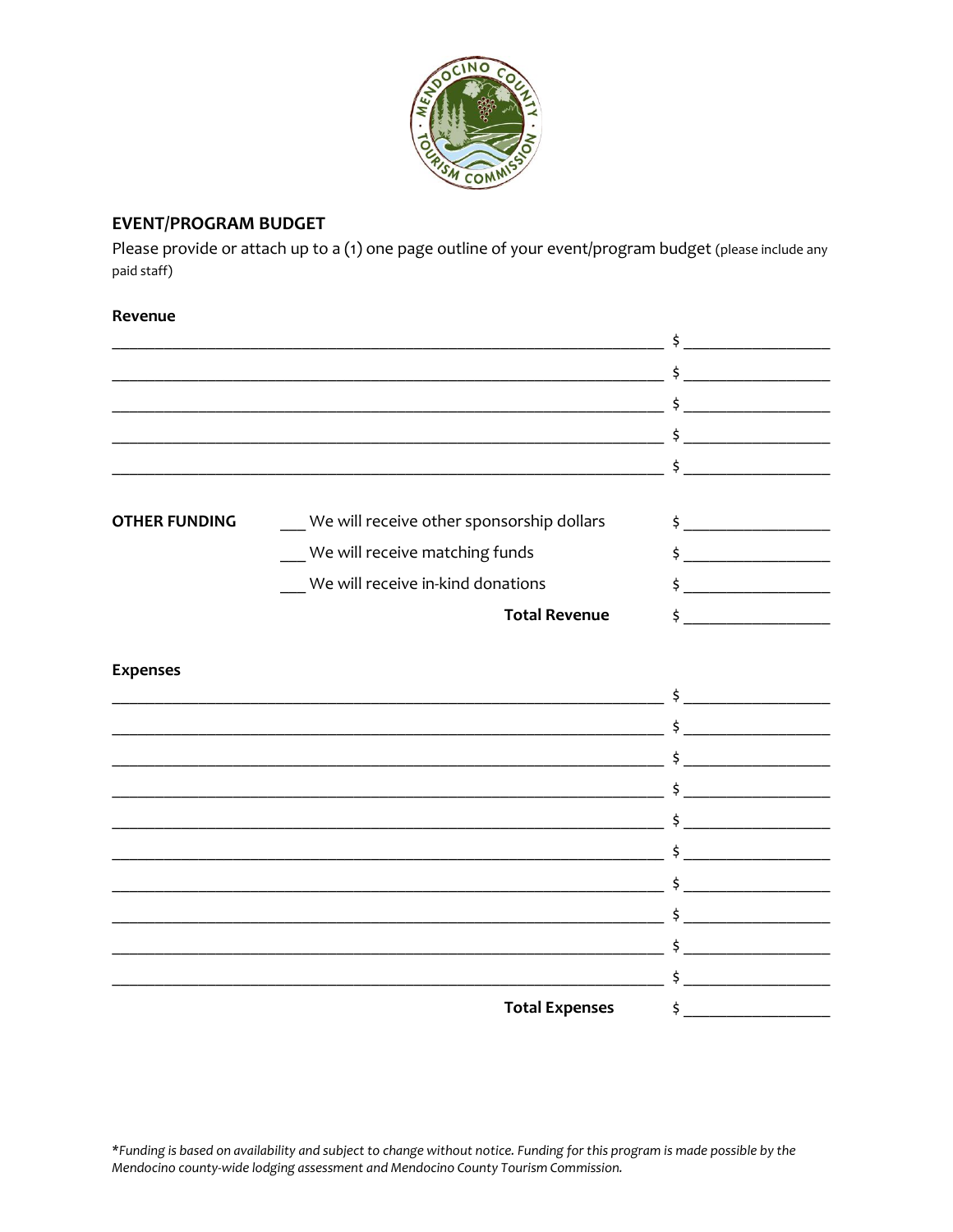

#### **EVENT/PROGRAM QUESTIONAIRE**

*How much funding are you requesting from Visit Mendocino County (MCTC)?* \$

\_\_\_\_\_\_\_\_\_\_\_\_\_\_\_\_\_\_\_\_\_\_\_\_\_\_\_\_\_\_\_\_\_\_\_\_\_\_\_\_\_\_\_\_\_\_\_\_\_\_\_\_\_\_\_\_\_\_\_\_\_\_\_\_\_\_\_\_\_\_\_\_\_\_\_\_\_\_\_\_\_\_\_\_

\_\_\_\_\_\_\_\_\_\_\_\_\_\_\_\_\_\_\_\_\_\_\_\_\_\_\_\_\_\_\_\_\_\_\_\_\_\_\_\_\_\_\_\_\_\_\_\_\_\_\_\_\_\_\_\_\_\_\_\_\_\_\_\_\_\_\_\_\_\_\_\_\_\_\_\_\_\_\_\_\_\_\_\_

\_\_\_\_\_\_\_\_\_\_\_\_\_\_\_\_\_\_\_\_\_\_\_\_\_\_\_\_\_\_\_\_\_\_\_\_\_\_\_\_\_\_\_\_\_\_\_\_\_\_\_\_\_\_\_\_\_\_\_\_\_\_\_\_\_\_\_\_\_\_\_\_\_\_\_\_\_\_\_\_\_\_\_\_

*How will the funds be used?* <u>with the funds be used?</u> The set of the set of the set of the set of the set of the set of the set of the set of the set of the set of the set of the set of the set of the set of the set of t

*\*Note: you will be required to provide supporting documentation in the Post Event/Program Report.*

|  | Has this event or program received funding from Visit Mendocino County (Mendocino County Tourism |  |
|--|--------------------------------------------------------------------------------------------------|--|
|  | Commission) in the past? NO YES If YES, how many consecutive years?                              |  |

\_\_\_\_\_\_\_\_\_\_\_\_\_\_\_\_\_\_\_\_\_\_\_\_\_\_\_\_\_\_\_\_\_\_\_\_\_\_\_\_\_\_\_\_\_\_\_\_\_\_\_\_\_\_\_\_\_\_\_\_\_\_\_\_\_\_\_\_\_\_\_\_\_\_\_\_\_\_\_\_\_\_\_\_

\_\_\_\_\_\_\_\_\_\_\_\_\_\_\_\_\_\_\_\_\_\_\_\_\_\_\_\_\_\_\_\_\_\_\_\_\_\_\_\_\_\_\_\_\_\_\_\_\_\_\_\_\_\_\_\_\_\_\_\_\_\_\_\_\_\_\_\_\_\_\_\_\_\_\_\_\_\_\_\_\_\_\_\_

\_\_\_\_\_\_\_\_\_\_\_\_\_\_\_\_\_\_\_\_\_\_\_\_\_\_\_\_\_\_\_\_\_\_\_\_\_\_\_\_\_\_\_\_\_\_\_\_\_\_\_\_\_\_\_\_\_\_\_\_\_\_\_\_\_\_\_\_\_\_\_\_\_\_\_\_\_\_\_\_\_\_\_\_

\_\_\_\_\_\_\_\_\_\_\_\_\_\_\_\_\_\_\_\_\_\_\_\_\_\_\_\_\_\_\_\_\_\_\_\_\_\_\_\_\_\_\_\_\_\_\_\_\_\_\_\_\_\_\_\_\_\_\_\_\_\_\_\_\_\_\_\_\_\_\_\_\_\_\_\_\_\_\_\_\_\_\_\_

*How do you feel the out-of-town visitor will benefit from your event or program?* \_\_\_\_\_\_\_\_\_\_\_\_\_\_\_\_\_\_

*How do you feel the lodging community (hotels, motels, inns, vacation rentals, RV parks & campgrounds) will benefit from your event program?* 

*How do you feel the sales tax business community (retail, restaurants, etc) will benefit from your event/program?* \_\_\_\_\_\_\_\_\_\_\_\_\_\_\_\_\_\_\_\_\_\_\_\_\_\_\_\_\_\_\_\_\_\_\_\_\_\_\_\_\_\_\_\_\_\_\_\_\_\_\_\_\_\_\_\_\_\_\_\_\_\_\_\_\_\_\_\_\_\_

*How do you feel the municipalities (county & city governments) will benefit from your event/program?*

\_\_\_\_\_\_\_\_\_\_\_\_\_\_\_\_\_\_\_\_\_\_\_\_\_\_\_\_\_\_\_\_\_\_\_\_\_\_\_\_\_\_\_\_\_\_\_\_\_\_\_\_\_\_\_\_\_\_\_\_\_\_\_\_\_\_\_\_\_\_\_\_\_\_\_\_\_\_\_\_\_\_\_\_

\_\_\_\_\_\_\_\_\_\_\_\_\_\_\_\_\_\_\_\_\_\_\_\_\_\_\_\_\_\_\_\_\_\_\_\_\_\_\_\_\_\_\_\_\_\_\_\_\_\_\_\_\_\_\_\_\_\_\_\_\_\_\_\_\_\_\_\_\_\_\_\_\_\_\_\_\_\_\_\_\_\_\_\_

\_\_\_\_\_\_\_\_\_\_\_\_\_\_\_\_\_\_\_\_\_\_\_\_\_\_\_\_\_\_\_\_\_\_\_\_\_\_\_\_\_\_\_\_\_\_\_\_\_\_\_\_\_\_\_\_\_\_\_\_\_\_\_\_\_\_\_\_\_\_\_\_\_\_\_\_\_\_\_\_\_\_\_\_

\_\_\_\_\_\_\_\_\_\_\_\_\_\_\_\_\_\_\_\_\_\_\_\_\_\_\_\_\_\_\_\_\_\_\_\_\_\_\_\_\_\_\_\_\_\_\_\_\_\_\_\_\_\_\_\_\_\_\_\_\_\_\_\_\_\_\_\_\_\_\_\_\_\_\_\_\_\_\_\_\_\_\_\_

\_\_\_\_\_\_\_\_\_\_\_\_\_\_\_\_\_\_\_\_\_\_\_\_\_\_\_\_\_\_\_\_\_\_\_\_\_\_\_\_\_\_\_\_\_\_\_\_\_\_\_\_\_\_\_\_\_\_\_\_\_\_\_\_\_\_\_\_\_\_\_\_\_\_\_\_\_\_\_\_\_\_\_\_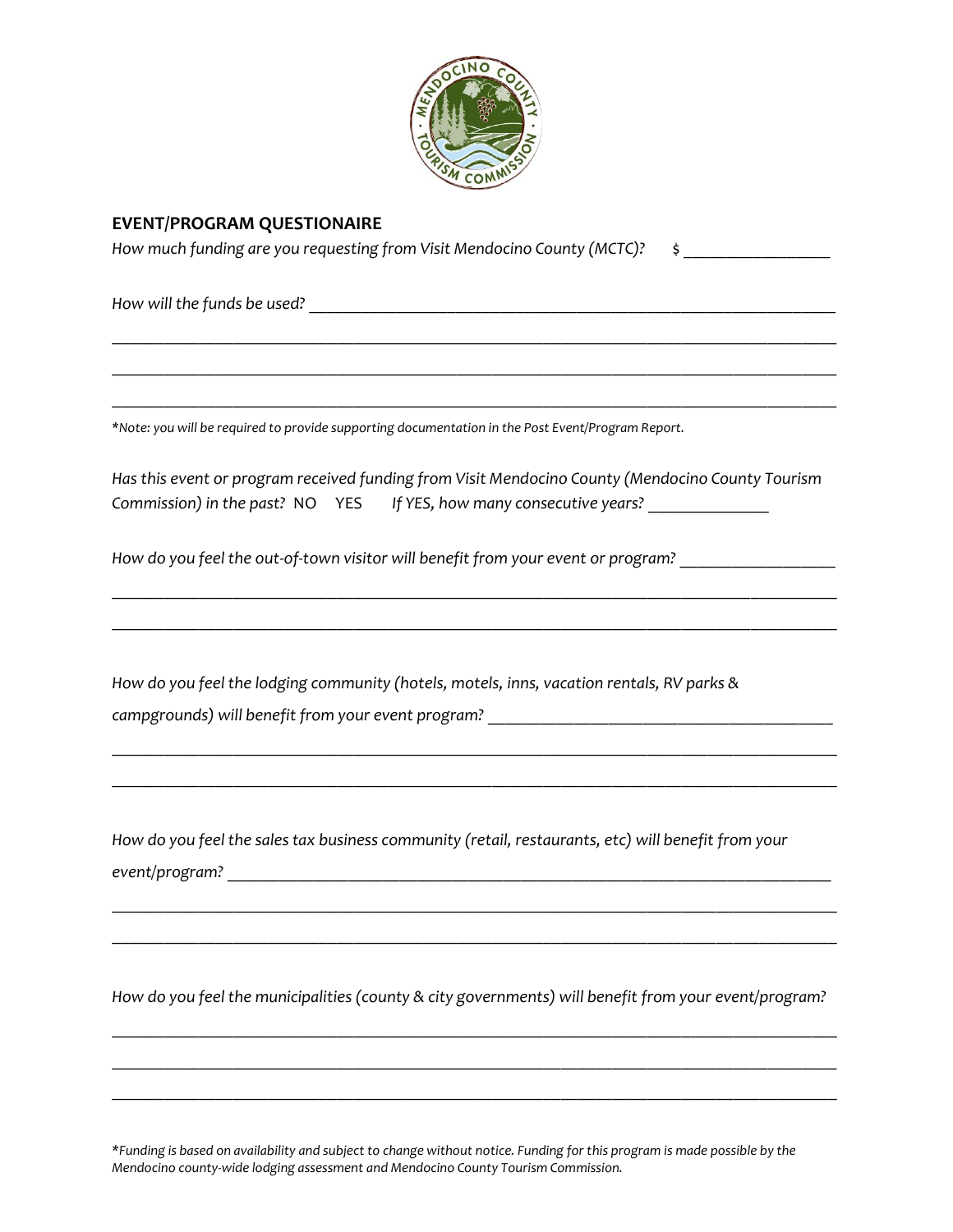

*What benefit or how will Visit Mendocino County (MCTC) be recognized in exchange for funding?*

\_\_\_\_\_\_\_\_\_\_\_\_\_\_\_\_\_\_\_\_\_\_\_\_\_\_\_\_\_\_\_\_\_\_\_\_\_\_\_\_\_\_\_\_\_\_\_\_\_\_\_\_\_\_\_\_\_\_\_\_\_\_\_\_\_\_\_\_\_\_\_\_\_\_\_\_\_\_\_\_\_\_\_\_

\_\_\_\_\_\_\_\_\_\_\_\_\_\_\_\_\_\_\_\_\_\_\_\_\_\_\_\_\_\_\_\_\_\_\_\_\_\_\_\_\_\_\_\_\_\_\_\_\_\_\_\_\_\_\_\_\_\_\_\_\_\_\_\_\_\_\_\_\_\_\_\_\_\_\_\_\_\_\_\_\_\_\_\_

\_\_\_\_\_\_\_\_\_\_\_\_\_\_\_\_\_\_\_\_\_\_\_\_\_\_\_\_\_\_\_\_\_\_\_\_\_\_\_\_\_\_\_\_\_\_\_\_\_\_\_\_\_\_\_\_\_\_\_\_\_\_\_\_\_\_\_\_\_\_\_\_\_\_\_\_\_\_\_\_\_\_\_\_

*How can Visit Mendocino County (MCTC) help make your event/program more successful with our existing services?*

Assist in collecting room rates & facilitating room blocks for attendees, vendors, performers and/or speakers

Partner by utilizing existing marketing vehicles to promote to audiences outside the county

Partner by utilizing existing media promotions to promote to audiences outside the county \_\_\_ Electronic distribution of information concerning your program or event to stakeholders Other **Later** 

#### **ORGANIZATIONAL | COMPANY INFORMATION**

|                            | Fed Tax ID   SS#   Business License # |      |  |  |
|----------------------------|---------------------------------------|------|--|--|
| Organization/Business Name |                                       |      |  |  |
| Chair/CEO                  |                                       |      |  |  |
| Main Contact               |                                       | Role |  |  |
| Email                      |                                       |      |  |  |
| Address                    |                                       |      |  |  |
| City/Zip                   |                                       |      |  |  |
| Website                    |                                       |      |  |  |

\_\_\_ (please initial) YES, I will attain all the proper permits and/or insurance coverage necessary to be in compliance with city, county, state and/or federal requirements before my event/program begins. Failure to do so will result in the revocation of funds.

\_\_\_ (please initial) YES, I attest that the information provided in this event/program applications is true, complete and accurate. I further agree that if my application is approved by the Mendocino County Tourism Commission (MCTC) that I will provide the "Post Event/Program Report" to MCTC in compliance with the application reporting requirements within 45 days after the event or program. Should I furnish any false information in this application, I hereby agree that such act shall constitute denial, suspension or revocation of funds.